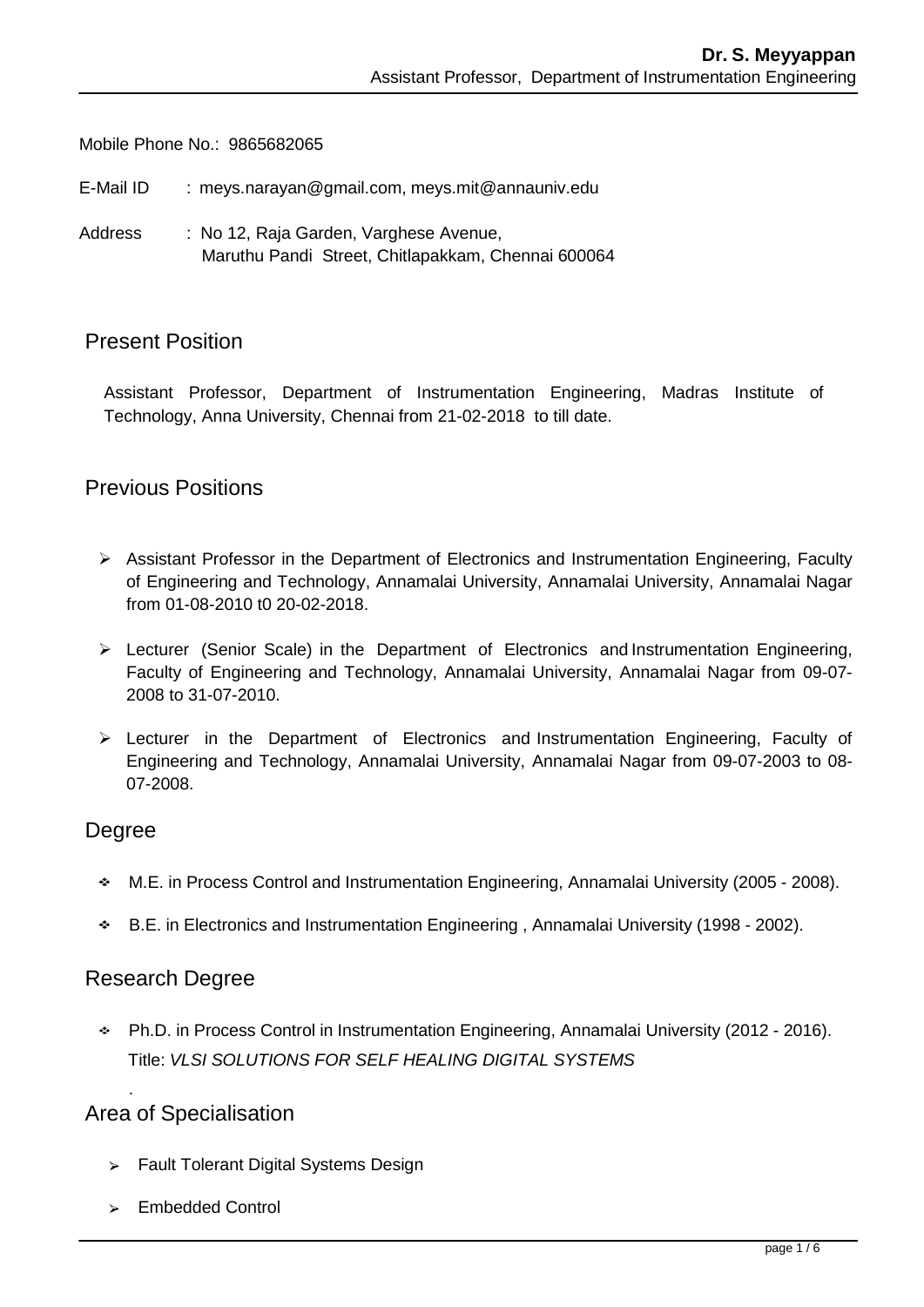## Research Guidance

| Number of Ph.D Scholars Being Guided    |  |
|-----------------------------------------|--|
| Number of M.E./ M.Tech. Projects Guided |  |

### Papers Published in Journals

Research Papers Published in International Journals 12

- 1. Meyyappan, S., and V. Alamelumangai. (2013). FPGA Implementation of a Self Healing Strategy for Interconnect Faults in Digital Measurement Circuits. *International Journal of Scientific & Engineering Research*, 4(12), 1013 -1017.
- 2. Meyyappan, S., and V. Alamelumangai. (2015). FPGA based Self Healing Solution for Fault Tolerant Digital Circuits. Australian Journal of Basic and Applies Sciences 9(7), 251 - 257.
- 3. Meyyappan, S., and V. Alamelumangai. (2015). Vlsi Based Self Healing Solution for Fault Tolerant Digital Circuits.*International Journal of Development and Research,* 5(11),5947 - 5951.
- 4. Kalloor, J., & Meyyappan, S. (2015). VHDL Realization of Hybrid Control Strategy for a Nonlinear System. *International Journal of Computer Applications*, *113*(12), 17 - 21.
- 5. Meyyappan S., & V. Alamelumangai. (2017). Black Box Model based Self Healing Solution for Stuck at Faults in Digital Circuits. *International Journal of Electrical and Computer Engineering*, *7*(5), 2451 - 2458.
- 6. Meyyappan, S., and V. Alamelumangai. (2017). Black box model-based self healing solution for stuck-at-faults in combinational circuits. *International Review of Applied Sciences and Engineering* 8(2), 117-126.
- 7. Meyyappan, S., and Kalloor, J.(2017). A Low Area Overhead Fault Tolerant Strategy for Multiple Stuck-At-Faults in Digital Circuits. *International Journal of Applied Engineering Research* 12(17), 6369-6376.
- 8. Kalloor, J., & Meyyappan, S. & B. Baskaran. (2018). A Low Power Fault Tolerant Architecture for Digital Systems. *International Journal of Pure and Applied Mathematics* 119(10), 1087-1095.
- 9. Kalloor, J., & Meyyappan, S. & B. Baskaran. (2018). A Low Power Fault Tolerant Strategy for Intermittent Faults in Digital Systems. *Journal of Advanced Research in Dynamical & Control Systems.*10(13), 1860-1868.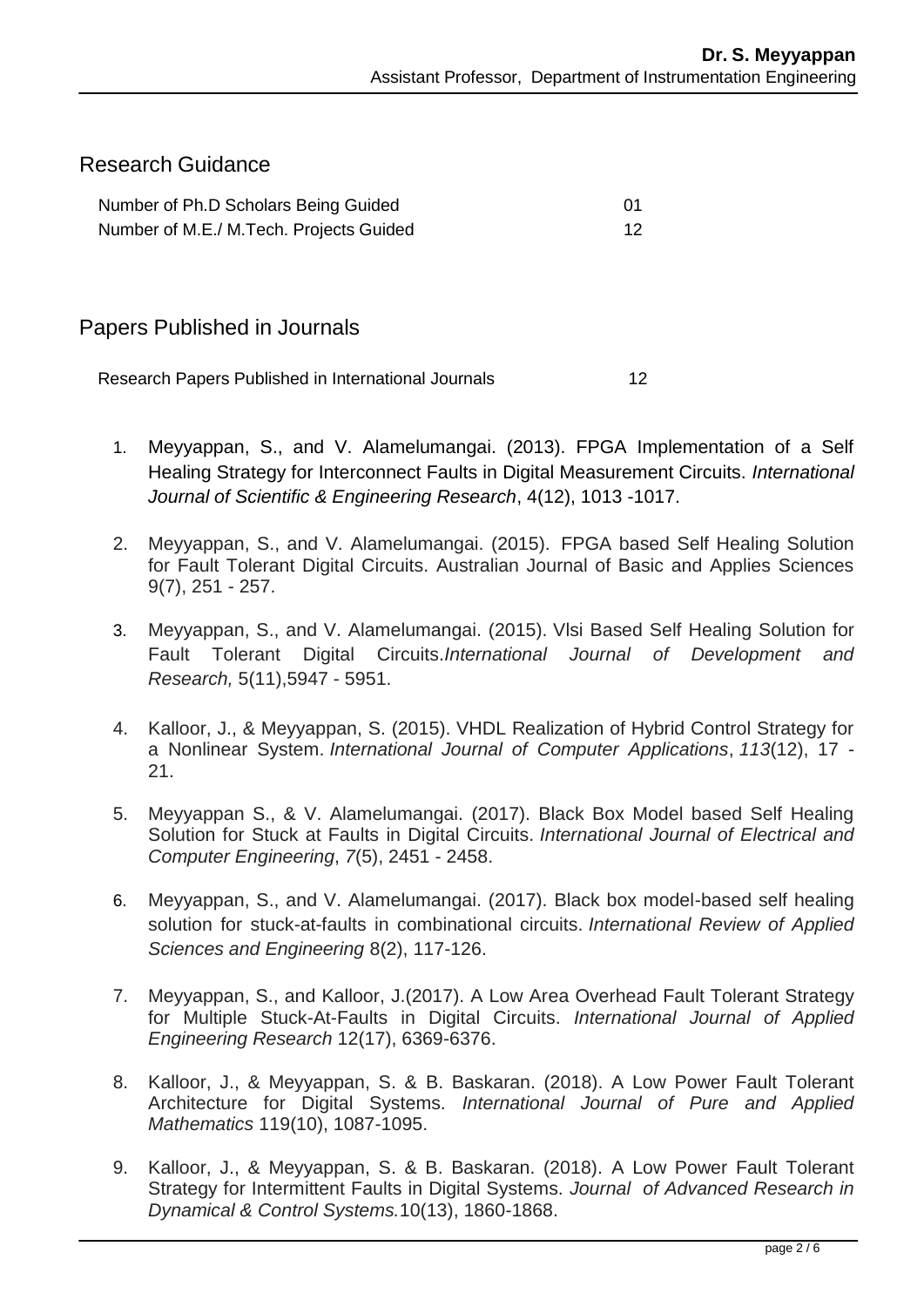- 10. A. Ganesh Ram, M. Vijayakarthick, S. Meyyappan, N. Vinoth and S. Sathishbabu. (2020). Bifurcation and Chaos in Current Programmed Positive Output Luo\_Converter. *European Journal of Molecular & Clinical Medicine.* 7(2), 5153-5164.
- 11. N. Vinoth, M.Vijayakarthick, A.GaneshRam, S. Meyyappan, S. Sathishbabu. (2020). Thresholding of skin melanoma images based on kapur's Entropy with Harmony Search Algorithm. *European Journal of Molecular & Clinical Medicine*. 7(11), pp.716-726.
- 12. Meyyappan S., & C. Meenakshi. (2020). Fuzzy Logic based Enhanced Word Sense Identification through Relation Construction. *Solid State Technology.* 63(6), 14627 - 14635.

# Papers Presented in Programmes

Research Papers Presented in International Programmes 6 Research Papers Presented in National Programmes 4

- 1. *A Realistic Approach in Engineering Education Teaching Methods and Industry partnership*, International Conference on Competency based Teacher Education, 9<sup>th</sup> and 10<sup>th</sup> of February, 2010, Tiruchengode, India.
- 2. *Design and Implementation of Multi Model Reference based Self Tuning Fuzzy Adaptive PI Controller for a Spherical Tank System*, International conference on Intelligent Computing and Sustainable System (ICICSS 2018), 20<sup>th</sup> and 21<sup>st</sup> September 2018, Coimbatore, India.
- 3. *Design of Low Area Overhead Self Healing Digital Systems Design*, International Conference on Information, Embedded and Communication Systems (ICIECS 2019), 22<sup>nd</sup> March 2019, Chennai, India.
- *4. A Low Power Fault Tolerant Strategy for Transient Faults In Digital Systems*, International Conference on Advances in Computing and Information Technology (ICACIT '19),  $24<sup>th</sup>$  and  $25<sup>th</sup>$ September 2019, Annamalai Nagar, India.
- 5. *Bifurcation and Chaos in Current Programmed Positive Output Luo\_Converter*, International level conference on Recent Trends in Engineering and Scientific Technology (ICTEST-2020), 21<sup>st</sup> March, 2020.
- 6. *Automatic Number Plate Recognition of Helmetless Motorcyclists using Computer Vision*, International Conference on Future Prospects of Biotechnology and Biomedical Applications, 18<sup>th</sup> December 2020, Coimbatore, India
- *7. Identification of Word Sense using Neural Networks for Intelligent Information Systems*, National Conference on Computer Applications (NaCoCA 2012), 27<sup>th</sup> February 2012, Kangayam, Tamilnadu, India.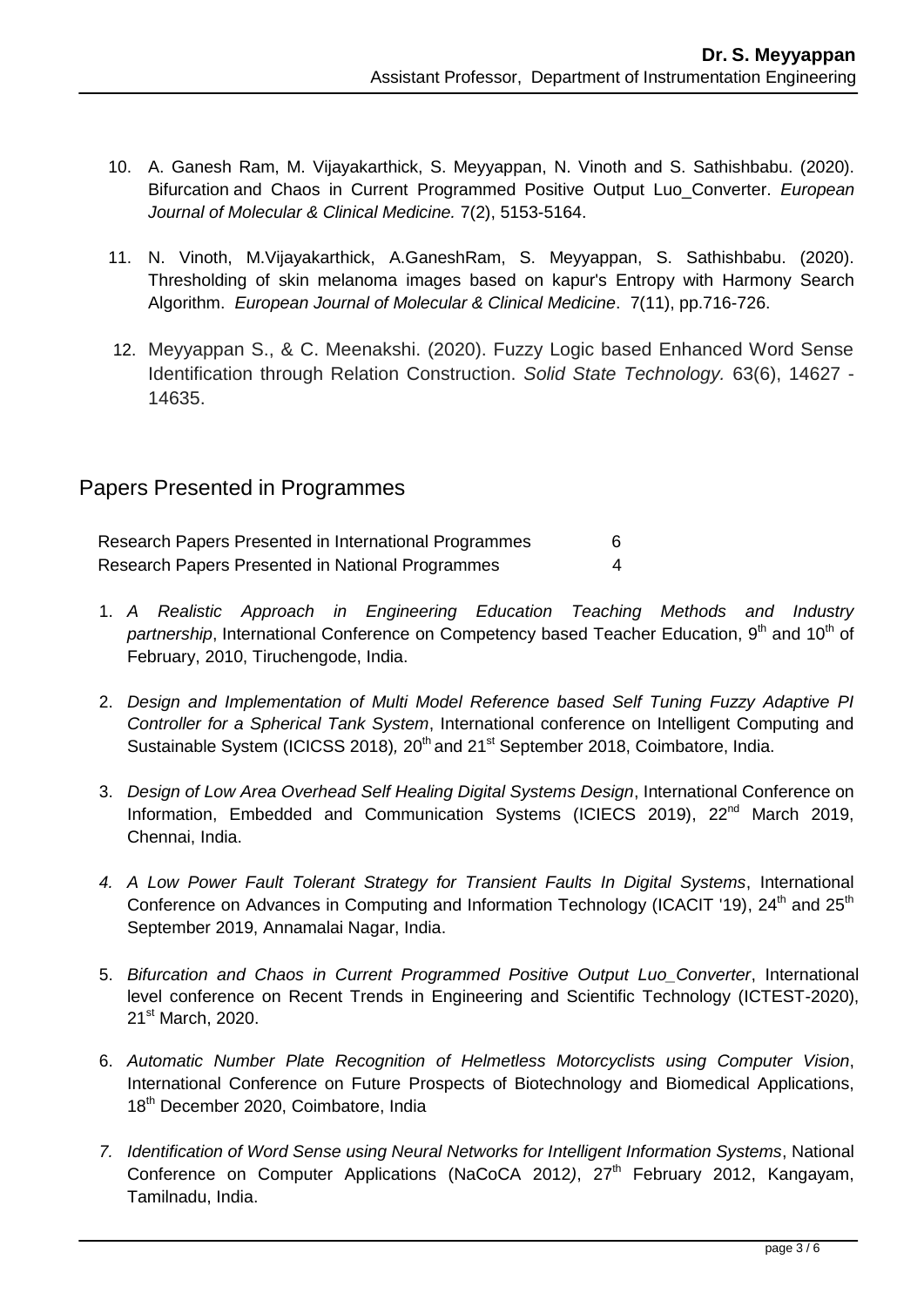- *8. VHDL Realization of Hybrid Control Strategy for a Nonlinear System*, National Conference on Emerging Trends in Electronics, Instrumentation, Automation and Control (ETEIAC ' 14), 19<sup>th</sup> March 2014, Coimbatore, India.
- *9. A low area overhead Self Healing Strategy for Digital Circuits*, National Conference on Trends in Instrumentation and Automation (NCTIA-2015),  $10<sup>th</sup>$  April 2015, Vellammal Engineering College, Chennai, India.
- *10. Exploration of Non-Volatile FPGA using MRAM*, State Level Seminar on Recent Trends in Computer science and Applications, 15<sup>th</sup> February 2017, Chidambaram, India.

## Book Chapter Publications

- 1. N. Vinoth, A. Ganesh Ram, M. Vijayakarthick, S. Meyyappan, *[Automatic Mask Detection and](https://www.taylorfrancis.com/chapters/edit/10.1201/9781003142584-5-5/automatic-mask-detection-social-distance-alerting-based-deep-learning-computer-vision-algorithm-vinoth-ganesh-ram-vijayakarthick-meyyappan?context=ubx&refId=82656512-3b9c-46d6-b9ce-2de37c14c3e7) [Social Distance Alerting Based on a Deep-Learning Computer Vision Algorithm, C](https://www.taylorfrancis.com/chapters/edit/10.1201/9781003142584-5-5/automatic-mask-detection-social-distance-alerting-based-deep-learning-computer-vision-algorithm-vinoth-ganesh-ram-vijayakarthick-meyyappan?context=ubx&refId=82656512-3b9c-46d6-b9ce-2de37c14c3e7)omputational Modelling and Imaging for SARS-CoV-2 and COVID-19*, Taylor & Francis, CRC Press, Chapter 5, pp.5- 21, 2021.
- 2. M. Vijayakarthick, E. Sivaraman, S. Meyyappan, N. Vinoth, *ANFIS Algorithm based Modeling and Forecasting of the COVID-19 Epidemic: A Case Study in Tamil Nadu, India*, Taylor & Francis, CRC Press, Chapter 7, pp.111- 123, 2021.
- 3. Ganesh Ram A and S. Meyyappan, *Real-Time Implementation of Multi-model Reference-Based Fuzzy Adaptive PI Controller for a Liquid-Level Process*, Proceedings of International Conference on Intelligent Computing, Information and Control Systems, Advances in Intelligent Systems and Computing, Springer Nature Singapore Pvt. Ltd., Vol. 1272, pp-925-935, 2021.

# Programme Chaired

1. National conference on "*Computing and Information systems*" conducted by the Department of Information Technology, Kongu Engineering College, Perundurai, 06<sup>th</sup> and 07<sup>th</sup> December, 2016.

## Programme Attended

**1.** STP on "*Microprocessor and Embedded Microcontroller System"* conducted by the Department of Electronics and Communication Engineering, Asansol Engineering college, Asansol, West Bengal during 23.06.2008 - 27.06.2008.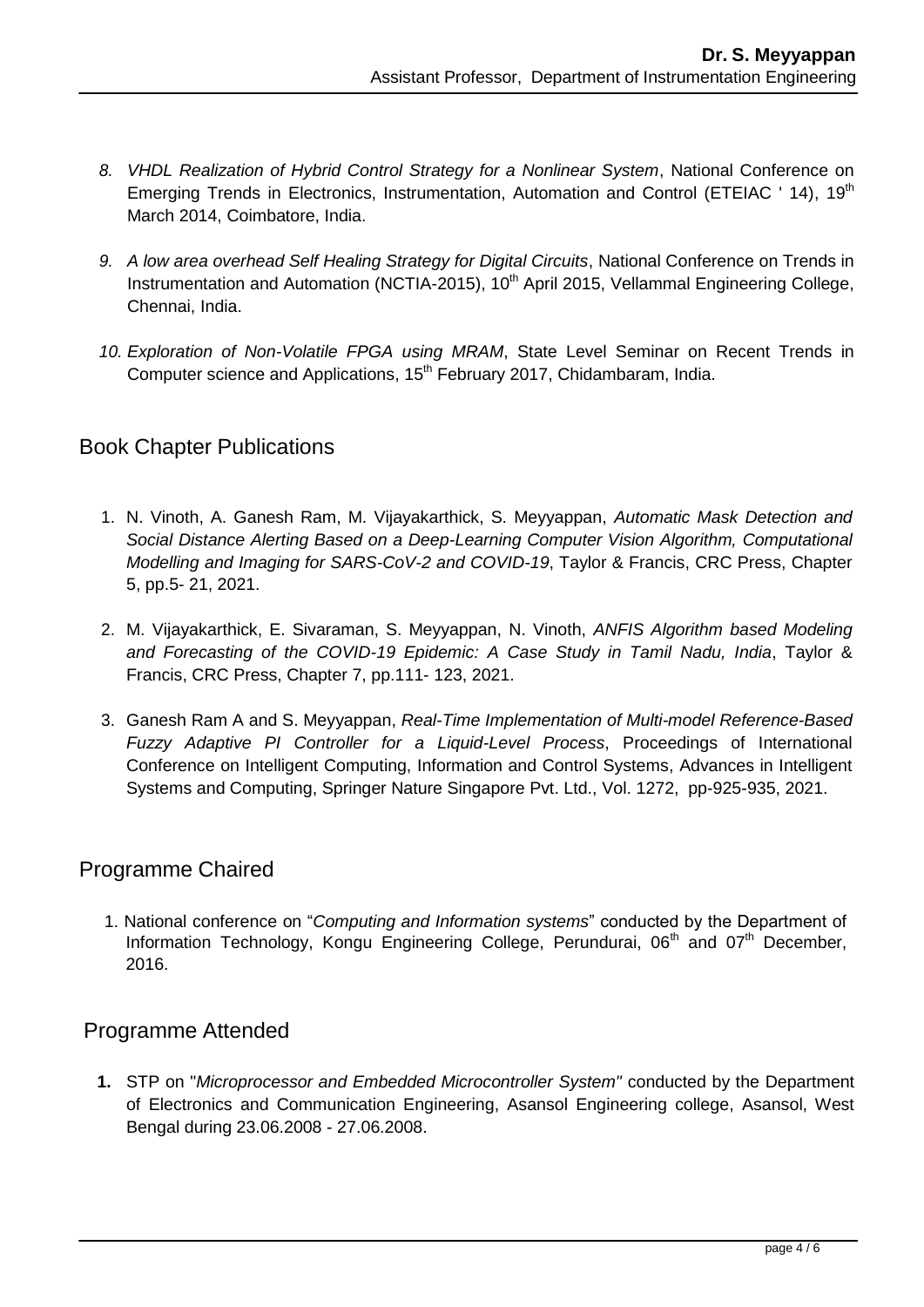- **2.** SDP on "*Recent Trends in Energy Engineering and Management*" conducted by the Electrical Engineering, PSNA College of Engineering, Dindigul during 25-05-2009 – 05-06-2009.
- 3. STTP on "*Soft Computing Techniques and their Applications*", conducted by the Department of Electronics & Communication Engineering, NITTTR, Chandigargh during 23.11.2009 - 27.11.2009.
- 4. STTP on "*Virtual Instrumentation*", conducted by the Department of Electrical Engineering, NITTTR, Chandigargh during 30.11.2009 - 04.12.2009.
- 5. Workshop on "*Mission 10X*" conducted by Wipro at Bharathiyar College of Engineering, karaikal, during 08-11-2010 – 12-11-2010.
- 6. STTP on "*Emerging Trends in Variable Speed Drive Technology*" organized by the Department of Electrical Engineering, FEAT, Annamalai University during 13-06-2011 – 26-06-2011.
- 7. STTP on "*Industrial Pollution – Advanced Technologies in Control and Saftey*" organized by the Department of Chemical Engineering and Technology, FEAT, Annamalai University during 10- 06-2013 – 14-06-2013.
- 8. International Workshop on "*Emerging Trends in Energy Systems Management*" jointly organized by FAET, Annamalai University and Tennessee Technological University during 14-03-2014 – 16-03-2014.
- 9. STTP on "*Hands on Experience in MATLAB*" organized by the Department of Electronics and Instrumentation Engineering, FEAT, Annamalai University during 01-12-2014 – 05-12-2014.
- 10. STTP on "*Emerging Trends in Image processing and its Applications*" organized by the Department of Electronics and Instrumentation Engineering, FEAT, Annamalai University during 08-12-2014 – 12-12-2014.
- 11. STTP on "*MATLAB Applications in Science and Engineering*" organized by the Department of Electronics and Instrumentation Engineering, FEAT, Annamalai University during 08-06-2015 – 12-06-2015.
- 12. STTP on "*MATLAB and its Hardware Interface*", conducted by the Department of Electrical Engineering, NITTTR, Chandigarh during 28.11.2016 - 02.12.2016.
- 13. Industrial Training on "*Communication and Networking Technologies"* conducted by BSNL, Meenambakkam, Chennai during 02-02-2021 - 22-02-2021.